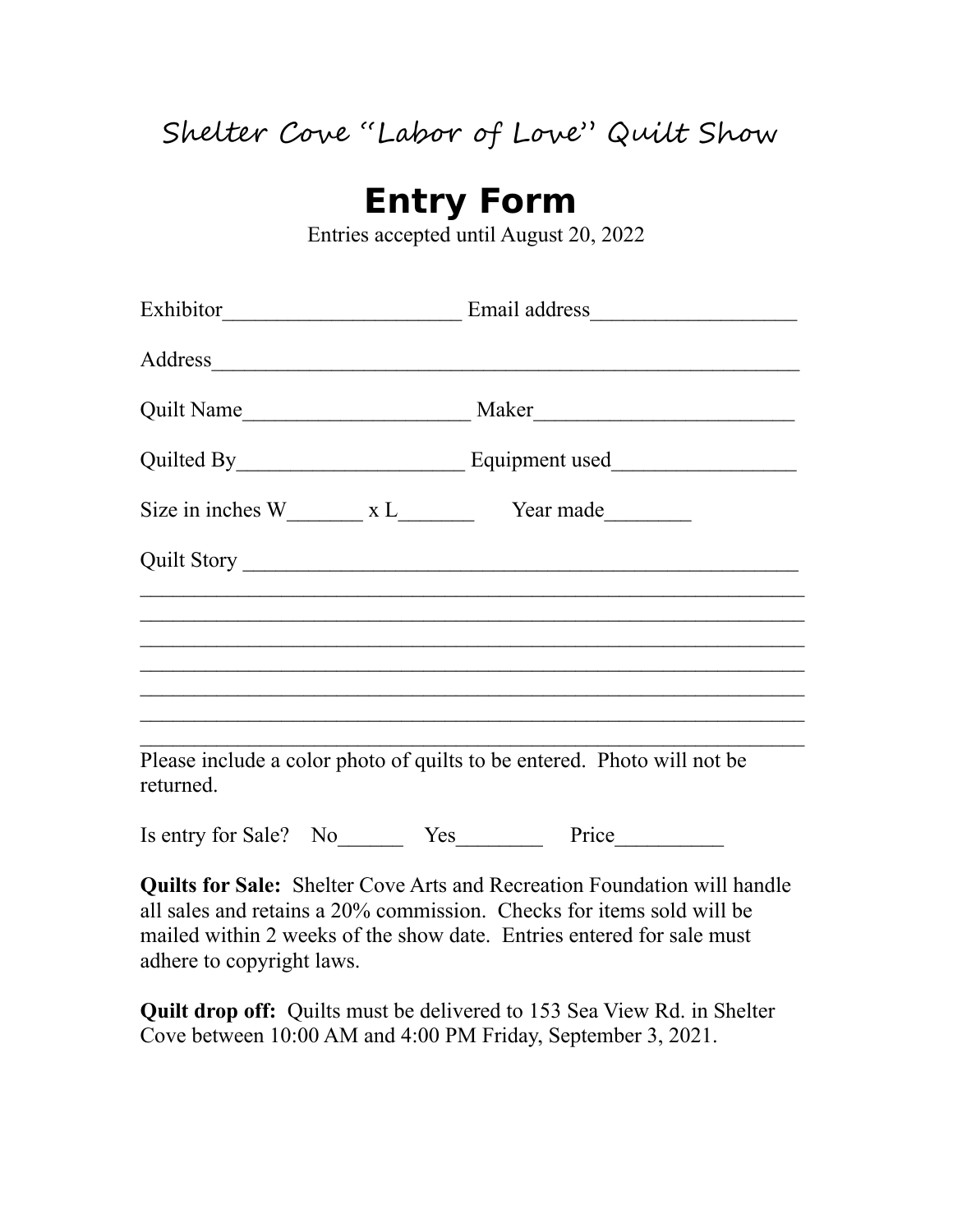## **Entry Criteria and Requirements**

- 1. **Registration:** A registration form is required for each entry. This form will be used in placing the quilts for display and to develop the quilt description for the program flier. The Quilt Story section is for interesting information about your quilt and is optional, but we encourage you to complete the information.
- 2. **Sleeves:** Large quilts must have a 4 inch sleeve on the back for hanging.
- 3. **Displaying:** This is primarily an outdoor quilt show. Quilts will be hung from second story balconies of houses on Upper Pacific and Lower Pacific. Larger quilts will be hung outside unless indicated below. Smaller quilts (less than  $48" X 60"$ ) will be indoors in the Community Clubhouse for closer viewing, if Covid regulations allow. Hang my quilt inside only: Signature
- 4. **Judging and Fees:** Entry fee is \$5.00 per entry to a maximum of \$25 entries. Entries will not be professionally judged, however viewers choice awards will be presented on the basis of viewer votes.
- 5. **Photography:** Entries may be photographed by attendees and the media, but photos may not be used for commercial purposes without the written consent of the exhibitor. Submission of a quilt in the "Labor of Love" quilt show constitutes consent of entry owner to allow the quilt to be photographed.
- **6. Insurance:** Insurance is the responsibility of the entrant/quilt owner. In the unlikely event that an entry is damaged or lost the Shelter Cove "Labor of Love" Quilt Show, volunteers, and SCARF agents will not be held responsible.
- 7. **Claim Receipts:** Numbered receipts will be issued when the quilts are accepted. Quilts will only be released upon presentation of original receipts. Entries may be picked-up between 4:30 PM and 5:30 PM at the Community Clubhouse September 4, or at 153 Sea View Rd. in Shelter Cove between 10:00 AM and 12:00 PM September 5, 2017. No quilts will be released without a claim receipt.

After the Show: \_\_\_\_\_ I will pick up my quilt(s) \_\_\_\_ Please ship them to me. See Entry Requirements

**Shipping:** If you want your quilt shipped you must include \$20.00 per quilt for shipping and a pre-addressed shipping label. If you want your quilt insured for over \$75, include insurance of \$.50 per \$100 of value.